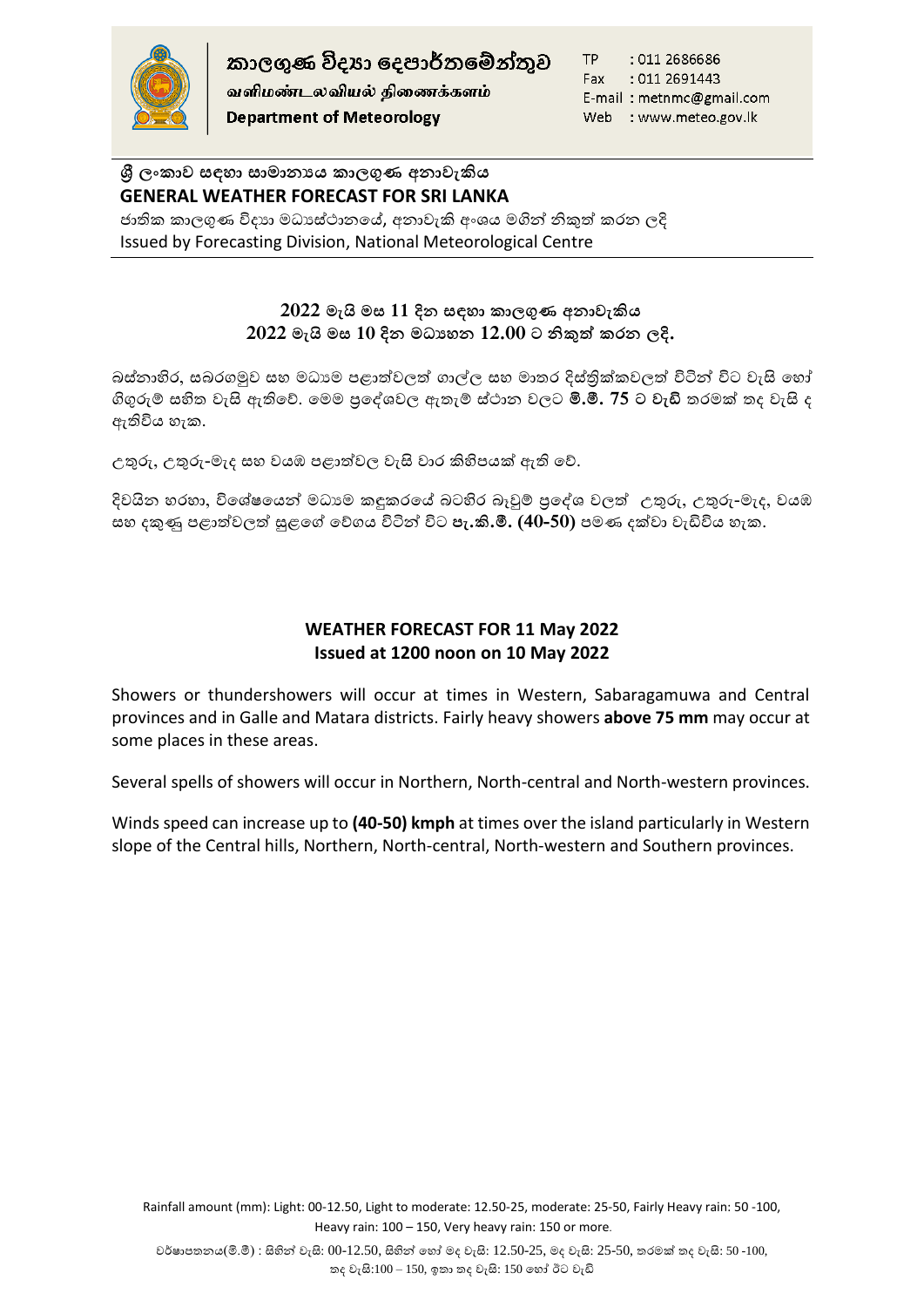

කාලගුණ විදහා දෙපාර්තමේන්තුව

வளிமண்டலவியல் திணைக்களம் **Department of Meteorology** 

TP : 011 2686686 Fax : 011 2691443 E-mail: metnmc@gmail.com Web : www.meteo.gov.lk

# **දිවයින වටා මුහුදේ කාලගුණය සහ ස්වභාවය WEATHER AND STATE OF SEA AROUND THE ISLAND**

ජාතික කාලගුණ විදාහ මධාස්ථානයේ, අනාවැකි අංශය මගින් නිකුත් කරන ලදි Issued by Forecasting Division, National Meteorological Centre

## **ඉදිරි පැය 24 ට දිවයින වටා වන මුහුදු ප්රදේශ සඳහා කාලගුණ අනාවැකිය 2022 මැයි මස 10 දින මධ්යහන 12.00 ට නිකුත් කරන ලදි.**

**බටහිර මධ්යම දබාාාල දබා්ක ශ්රිතව ව පැව ("අසනි") ප්රබල සුළි කුණාටුව මැයි 10 වන දින 0830 පැය වනවිට උතුරු අ්්ාාශ 15.0 (N) සහ නැදානහිර දේශාාශ 83.7 (E) ශසන්නදේ, යාපනය සිට කි.මී. 680 ් පමණ ඊසාන දෙසින් ද්න්රාතව ී පැව ි.. මම පේධ් ය වයඹ දෙසට ාමන් කර මැයි 11 වන දින වන විට සුළි කුණාටුව් බවට දුර්වල ී මය නැවතව උතුරු දෙසට බරව ඊසාන දෙසට ාමන්**  කරමින් වයඹ දිග බෙංගාල බොක්ක මුහුදු පු**දේශයට වෙතට ගමන් කරනු ඇතැයි අපේක්ෂා කෙරේ.** 

**කාලගුණ විෙයා දෙපාර්තව ද්න්තුව මන්න් ද් ස්බන්ධ්ව නිකුත් කරන ඉදිරි නිදනෙන පිළිබඳ සිය අවධ්ානය දයාමු කරන දලස ධීවර හා නාවික ප්රජාවදාන් ඉල්ලා සිටිු ලැදේ.**

### **වැසි තව ත්ත්වය:**

පුත්තලම සිට කොළඹ ගාල්ල හරහා මාතර දක්වා වෙරළට ඔබ්බෙන් වන මුහුදු පුදේශවල තැනින් තැන වැසි හෝ ගිගුරුම් සහිත වැසි ඇතිවේ.

#### **සුළඟ:**

දිවයින වටා වන මුහුදු පුදේශවල සුළං බස්නාහිර හෝ නිරිත දෙසින් හමා එයි. සුළගේ වේගය පැ.කි.මී. (30-40) පමණ වේ. කන්කසන්තුරය සිට මන්නාරම , පුත්තලම , කොළඹ , මාතර සහ හම්බන්තොට ර ා හපාතුවිල් දක්වා හවරළට ඔබ්හබන් වන මුහුදු ප්රහශවවල සුළහේ හේගය විටින් විට **පැ.කි.මී.**(**50- 60)** පමණ දක්වා වැඩි හේ. හසසු මුහුදු ප්රහශවවල සුළහේ හේගය විටින් විට පැ.කි.මී.**50** දක්වා වැඩි විය හැක.

### **මුහුදේ ස්වභාවය:**

කන්කසන්තුරය සිට මන්නාරම, පුත්තලම, කොළඹ, මාතර සහ හම්බන්තොට හරහා පොතුවිල් දක්වා වෙරළට ඔබ්බෙන් වන මුහුදු පුදේශ රළුවේ. සෙසු මුහුදු පුදේශ තරමක් රළු විය හැක.

ගිගුරුම් සහිත වැසි ඇති වන විට එම මුහුදු පුදේශවල තාවකාලිකව තද සුළං ඇති විය හැකි අතර එවිට එම **මුහුදු ප්රදේශ තව ාවකාිකකව ඉතව ා රු විය හැක.**